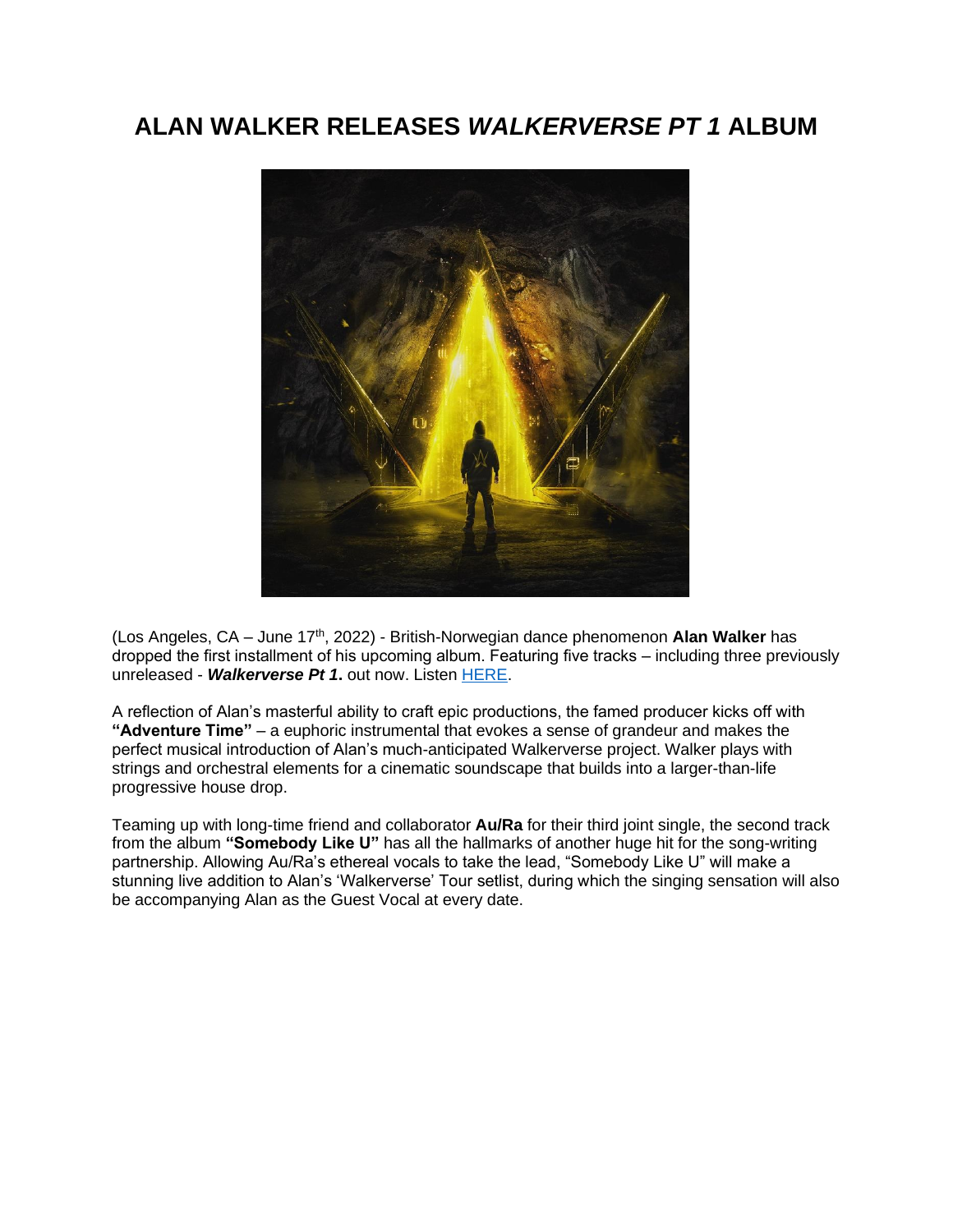Marking the album's halfway point, **"Blue" ft. Ina Wroldsen** will leave fans anything but. A supremely catchy melody brimming with bouncy beats, all combined with Ina's lilting voice makes for a soaring pop-infused electro single. A track that amassed millions of plays within the first few days of release back in April this year, **"The Drum"** will continue to be a mammoth main stage mover this summer festival season and ensure the esteemed producer has everyone is dancing to the beat of his drum.

Wrapping up the first chapter with another familiar production, from the opening beat it's clear why **"Hello World"** has become such a firm fan favorite. First performed live back in December with fellow Norwegian **Torine**, the progressive house banger was so popular, it saw its full release earlier this year to rave response, drawing the album to an upbeat close that will leave fans wanting more.

Harnessing the trademark sound that has earned Alan legions of fans, and millions of streams worldwide, Walker is sure to whet a few appetites with the release of *Walkerverse Pt 1*.



**WALKERVERSE TOUR**

28th September **MANCHESTER ACADEMY** Manchester, United Kingdom